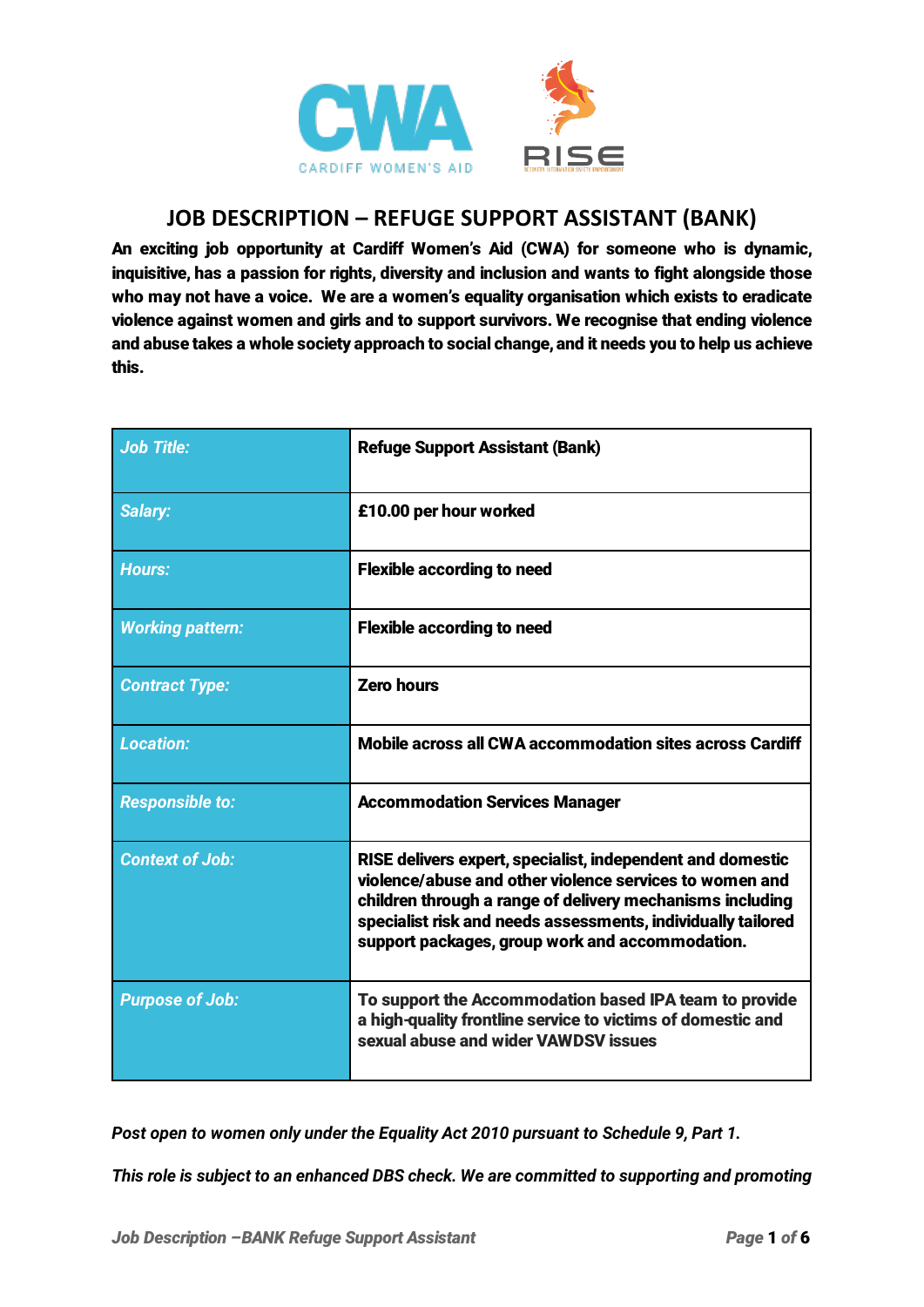

*equality and diversity and to creating an inclusive working environment.*

## Main Duties:

- Provide 24/7 cover within the organisations Intake & Assessment property on a rota basis
- Clean & prepare rooms in readiness for access across all accommodation sites
- Welcome new clients into the organisation's accommodation-based support facilities
- Complete a comprehensive induction with all new residents
- Ensure all housing benefit forms are completed within a timely manner
- Complete daily & weekly health & safety checks
- Monitor, record and follow up on any health & safety concerns which arise.
- Support the IPA with a caseload of diverse risk and need to ensure all women and children, whenever possible are supported through their journey by the same worker
- Advocate for all service users with agencies who can help to address the domestic abuse by:
	- Understanding the role of all relevant statutory and non-statutory services available to domestic abuse victims and how your role fits into them.
	- Understanding the role of all relevant statutory and non-statutory services available to domestic abuse victims and how your role fits into them.
- Support the empowerment of the client and assist them in recognising the features and dynamics of domestic abuse present in their situation and help them regain control of their lives.
- Help maintain accurate and confidential case management records and databases and contribute to monitoring information for the service.
- Comply with GDPR/data protection legislation, confidentiality and information sharing policy and procedures and all legislation connected to your work.
- Support colleagues and partner agencies, through awareness raising and institutional advocacy, in order to provide the best possible service for service users.
- Respect and value the diversity of the community in which the services works in and recognise the needs and concerns of a diverse range of clients ensuring the service is accessible to all.
- Remain up-to-date and compliant with all organisational procedures policies and professional codes of conduct and uphold standards of best practice.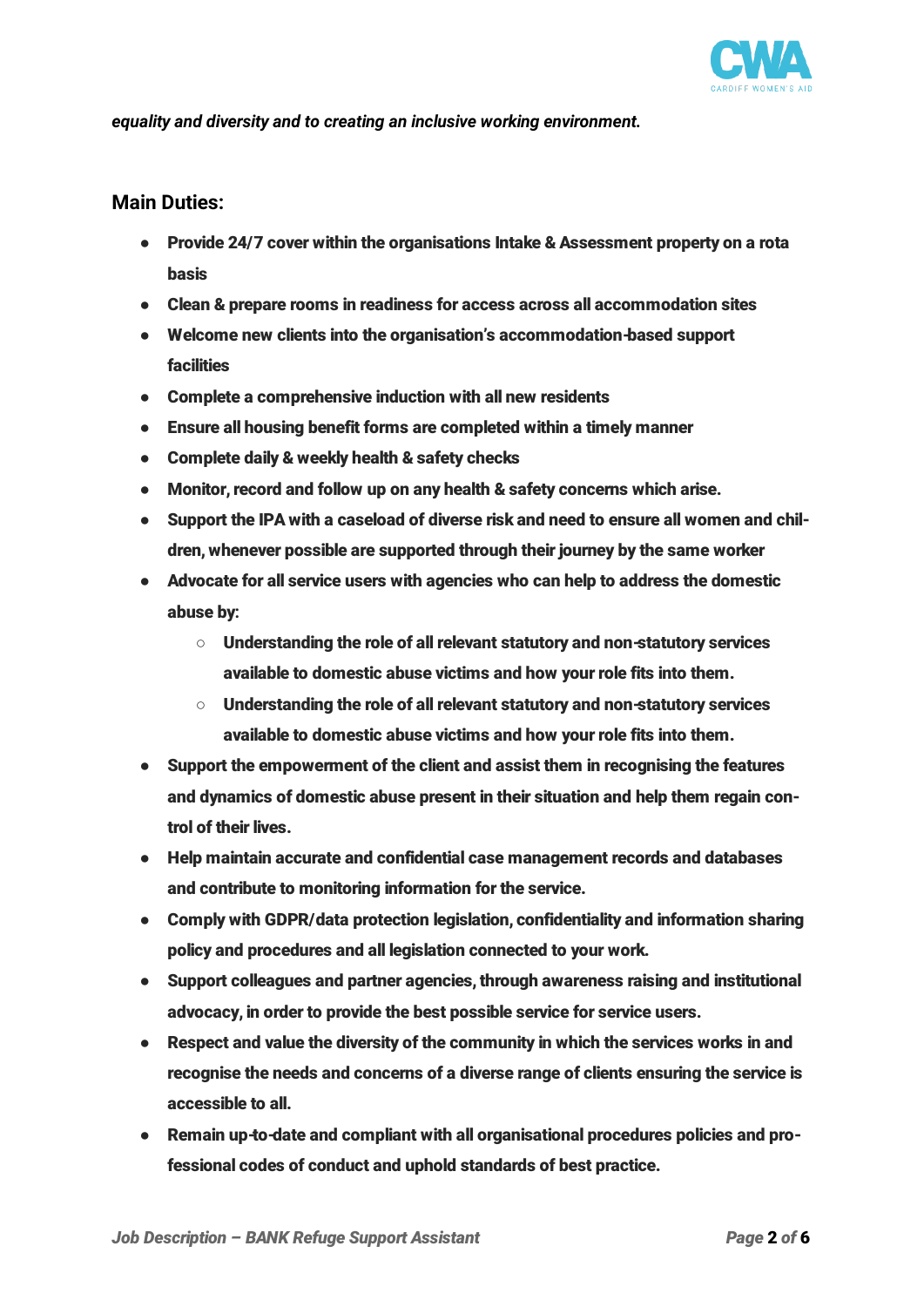

## General Responsibilities:

All workers have a responsibility to work with colleagues in maintaining service delivery.

- Identify and assess the risks and needs of service users to determine suitability for VAWDASV accommodation services
- Complete housing and benefit forms with service users
- Accompany service users to appointments and meetings
- Provide administrative support to the IPA team
- Participate in the case management/ supervision system
- To represent RISE and to promote its ethos; to work in a positive way and to feedback fully to the organisation.
- Undertake training to update skills in line with the Cardiff Women's Aid Training and Development Policy.
- To maintain anti-oppressive and anti-discriminatory work practices
- Abide by the organisations confidentiality policy.
- To ensure that personal behaviour and that of staff in area of responsibility demonstrates integrity, openness, honesty, is anti-oppressive, non-judgemental, and supports diversity.

*It is the nature of the work that tasks and responsibilities are in many circumstances unpredictable and varied. All employees are therefore expected to work in a flexible way and tasks which are not specifically covered in their job description may have to be undertaken.*

## Person specification

| <b>Criteria</b>                                                                                                                              | <b>Essential</b> | <b>Desirable</b> |
|----------------------------------------------------------------------------------------------------------------------------------------------|------------------|------------------|
| <b>Knowledge and experience</b>                                                                                                              |                  |                  |
| *Have a good understanding of domestic violence/ abuse<br>including the impact of domestic violence/ abuse on victims and<br>their children. |                  |                  |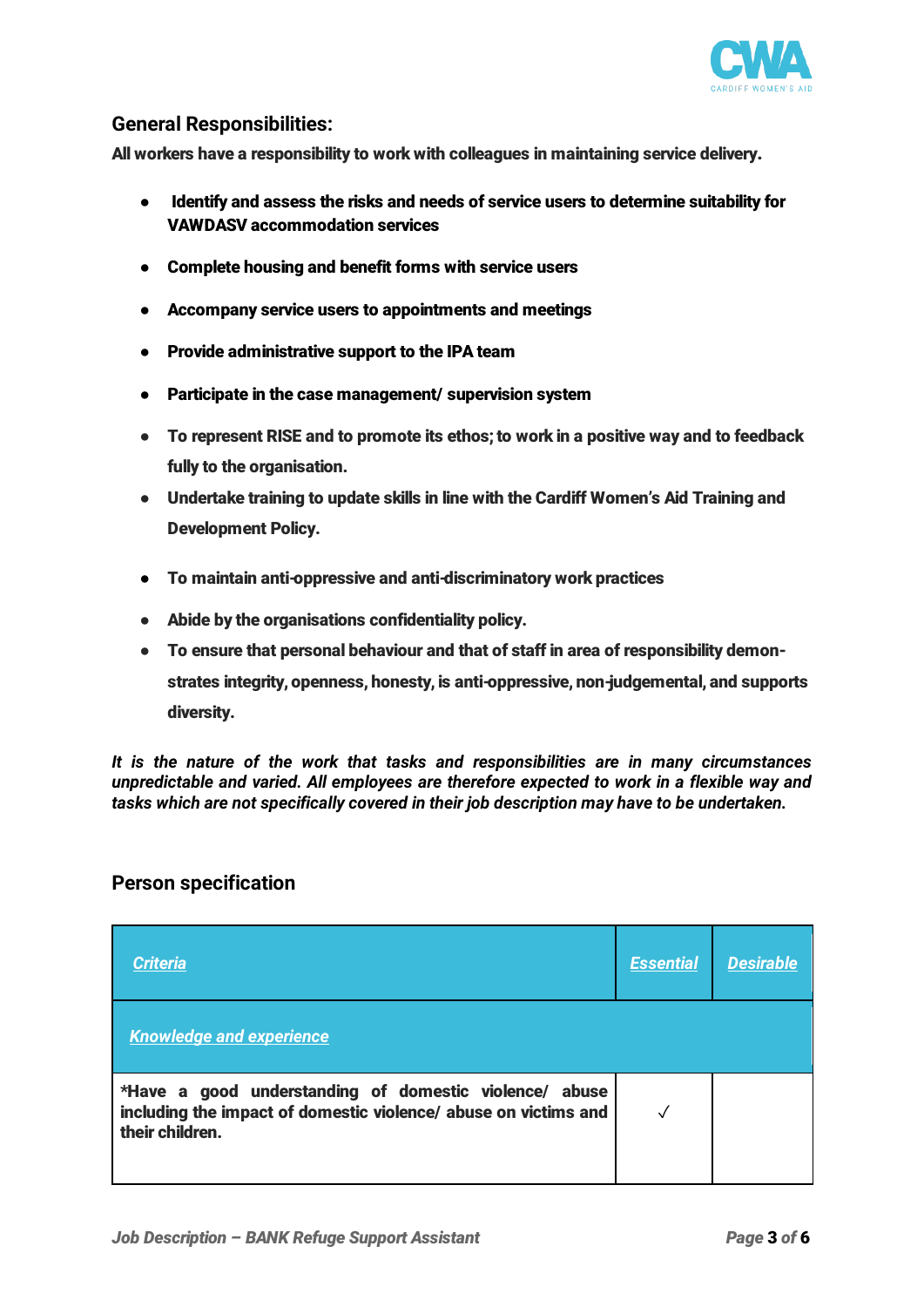

| Have theoretical, practical and procedural knowledge of civil and<br>criminal justice remedies for victims of domestic abuse and their<br>children. |              | $\checkmark$ |
|-----------------------------------------------------------------------------------------------------------------------------------------------------|--------------|--------------|
| *Understand child protection issues, how to respond to effectively<br>safeguard, and the legal responsibilities surrounding these issues.           | ✓            |              |
| Understand the principles of risk assessment, safety planning and<br>risk management for victims of domestic violence/ abuse and<br>their children. |              | $\checkmark$ |
| Understand the remits and resources of relevant statutory bodies<br>and voluntary agencies.                                                         |              | $\checkmark$ |
| *Understand and be committed to equal opportunities and diver-<br>sity issues in policy and practice.                                               | $\checkmark$ |              |
| <b>Experience of working with vulnerable people, including families</b><br>and/or children.                                                         |              | ✓            |
| <b>Managing a caseload.</b>                                                                                                                         |              |              |
| Working within a multi-agency and legislative framework.                                                                                            |              |              |

| <b>Skills/ Qualifications/ Professional Membership</b>                                  |  |
|-----------------------------------------------------------------------------------------|--|
| *Have computer literacy skills and have some experience of work-<br>ing with databases. |  |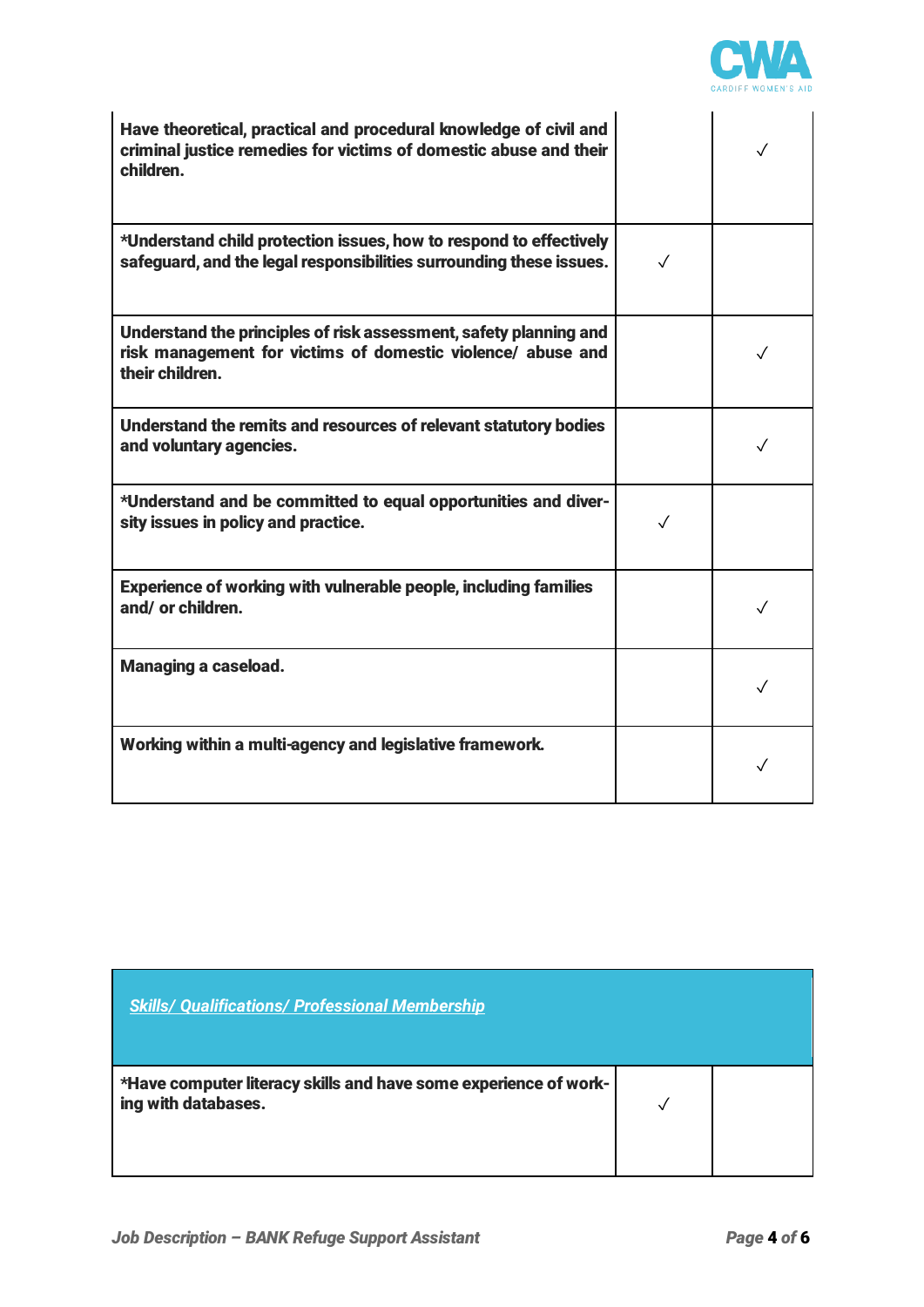

| *Have good communication, negotiation and advisory skills,<br>both written and verbal when interacting with a range of<br>agencies and individuals |  |
|----------------------------------------------------------------------------------------------------------------------------------------------------|--|
| *Have strong crisis management skills and the ability to deal with<br>stressful and difficult situations.                                          |  |

| <b>Personal Qualities</b>                                                                                                             |              |              |
|---------------------------------------------------------------------------------------------------------------------------------------|--------------|--------------|
| *Be compassionate and empathetic with your client's situation.                                                                        | $\checkmark$ |              |
| *Show initiative and be proactive when managing your case load<br>and interacting with your clients and agencies you're working with. | $\checkmark$ |              |
| *Act with integrity and respect when working with all clients, agen-<br>cies, and individuals.                                        | $\checkmark$ |              |
| *Work flexibly as part of a team.                                                                                                     | ✓            |              |
| *Be optimistic about the possibility of personal growth and<br>change.                                                                | $\checkmark$ |              |
| Be a driver and have access to a car.                                                                                                 |              | $\sqrt{}$    |
| <b>Speak Welsh.</b>                                                                                                                   |              | $\checkmark$ |

\*You are required to demonstrate these on your application form. Please provide an example of work you have undertaken where you have demonstrated this skill.